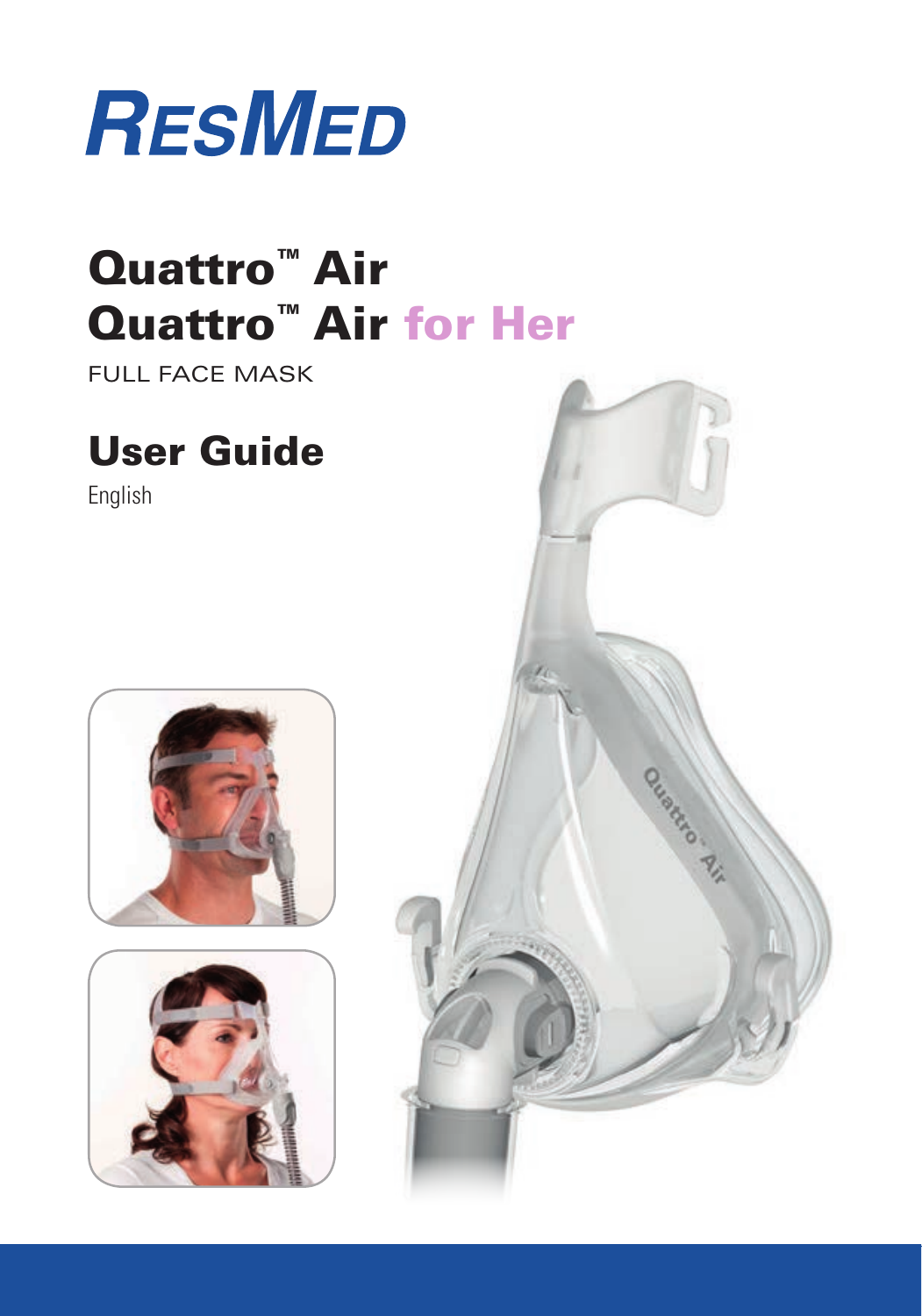# Did you know?

Replacing your mask and supplies is one of the most important steps in maintaining effective therapy.

# **Replace** when...

- The cushion is discolored.
- The cushion is cracked, torn or damaged in any way.
- The headgear is stretched and needs to be tightened more than when it was new.

# **What to do.**

Consult your equipment provider to learn what replacement schedule may be available through your insurance policy.

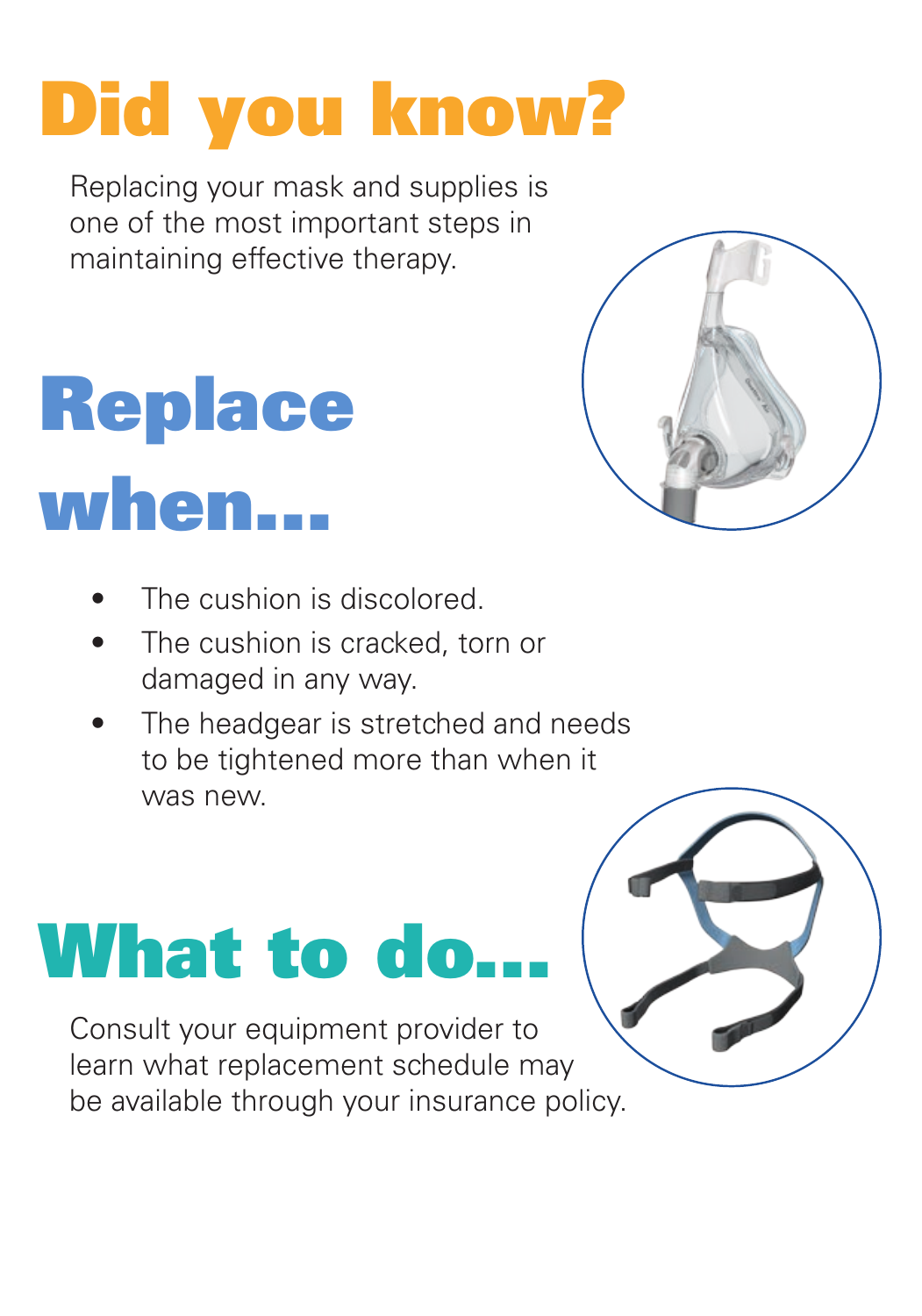# **RESMED**

# Quattro™ Air / Quattro™ Air for Her

 $\rm R_{\rm 0}$ <sub>0nly</sub>

FULL FACE MASK / MASQUE FACIAL / MASCARILLA facial / Máscara Facial Completa

### **Fitting / Mise en place / Colocación / Ajuste**

















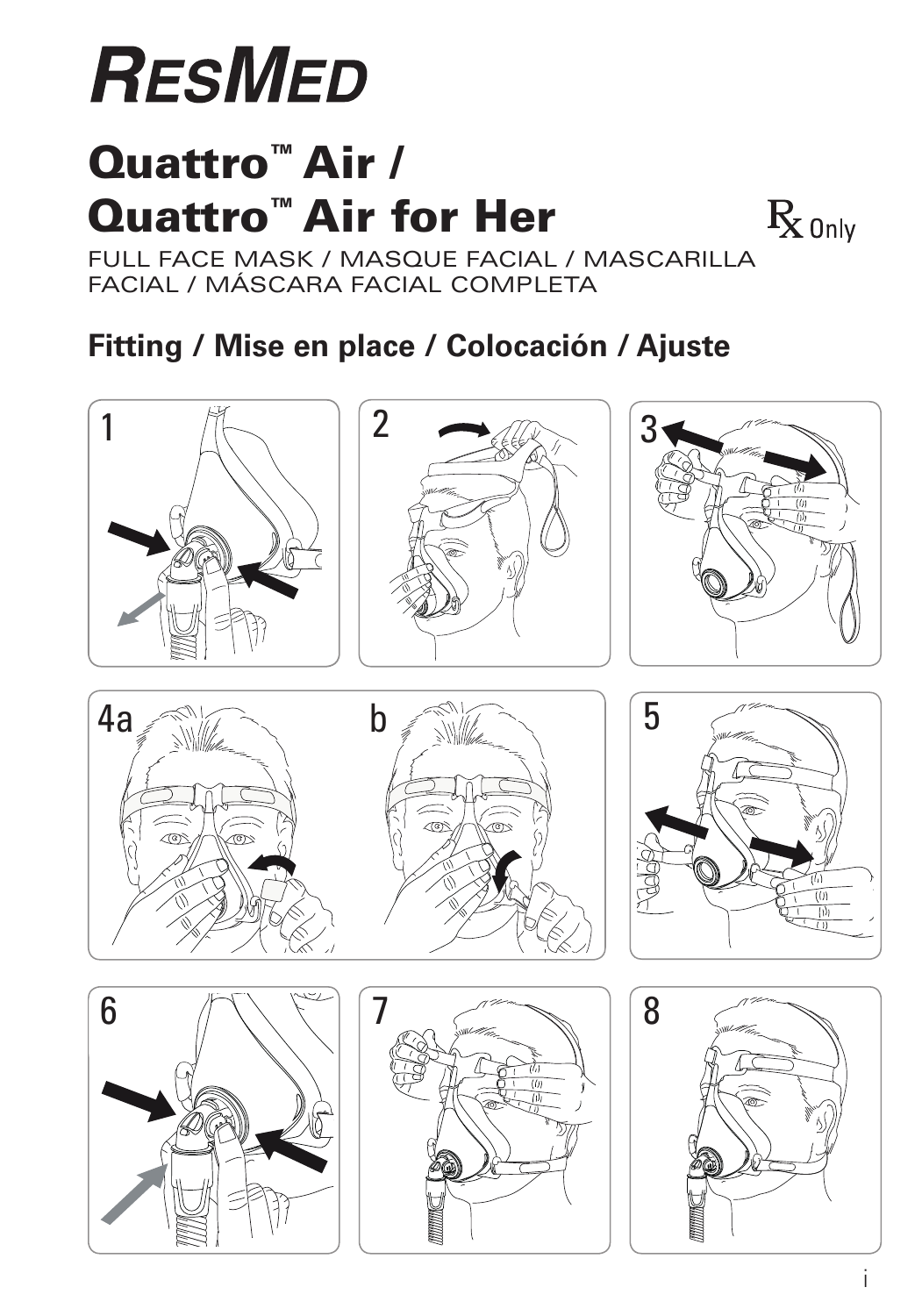#### **Removal / Retrait / Remoción / Remoção**



#### **Disassembly / Démontage / Desmontaje / Desmontagem**



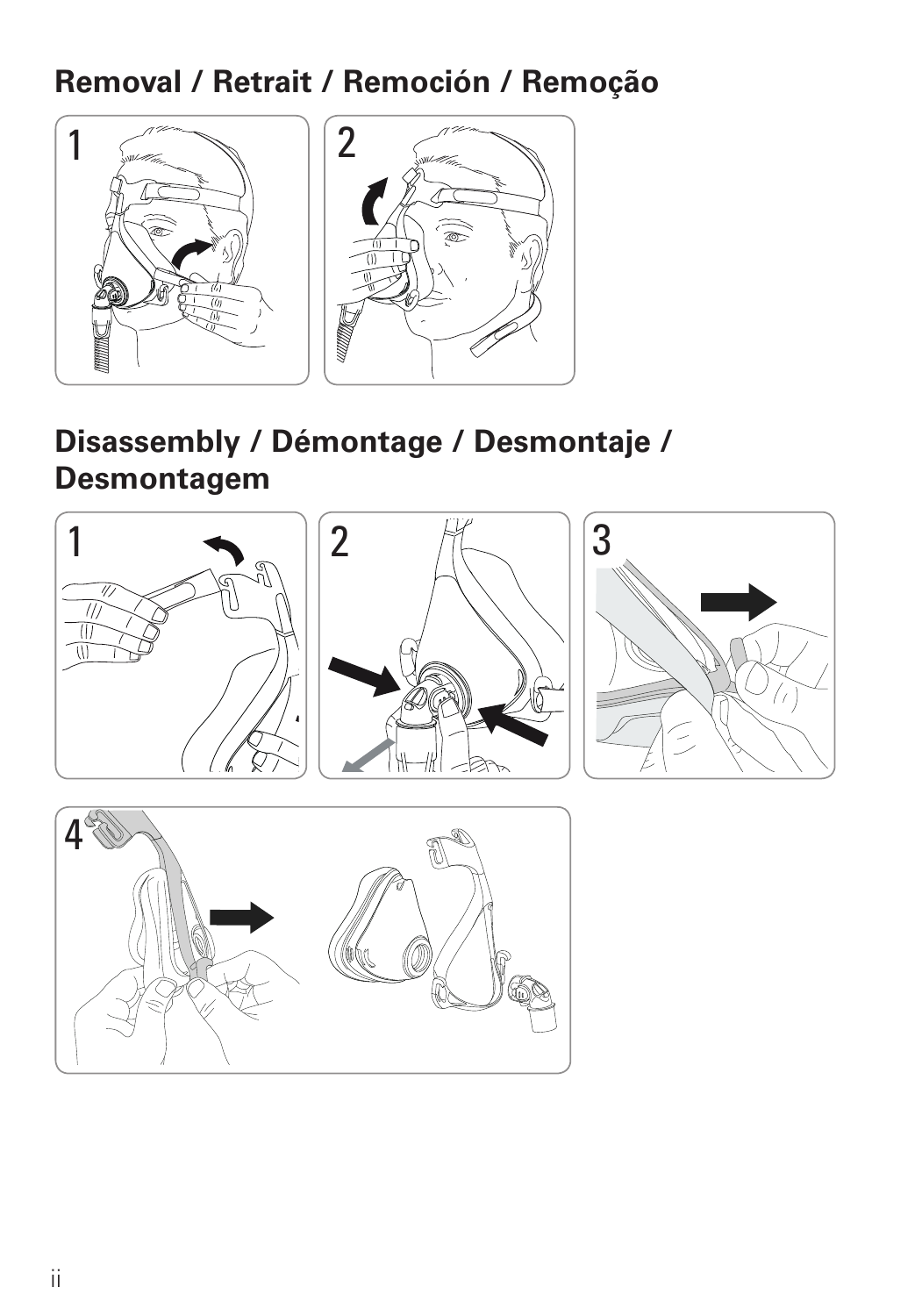### **Reassembly / Remontage / Montaje / Remontagem**

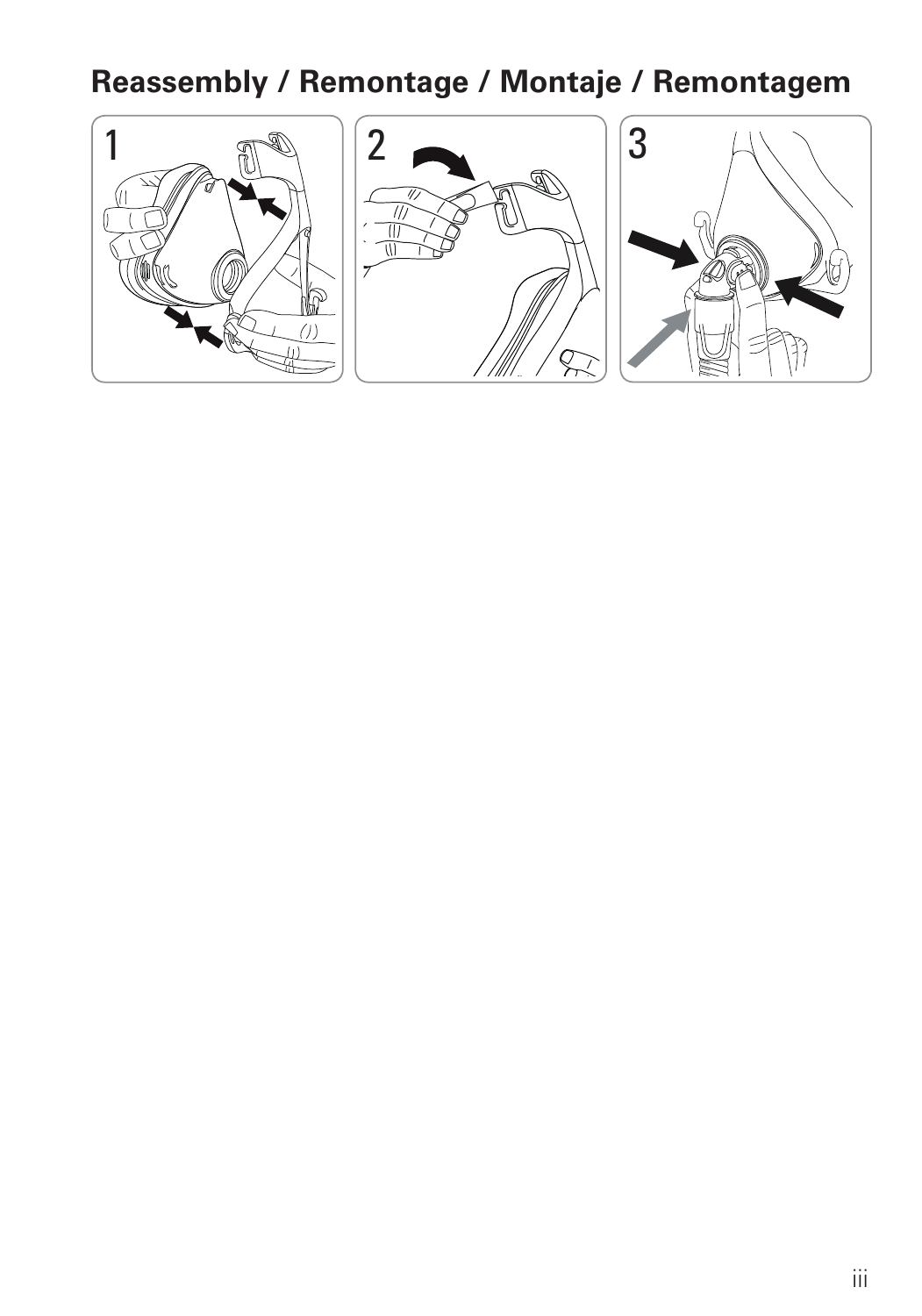

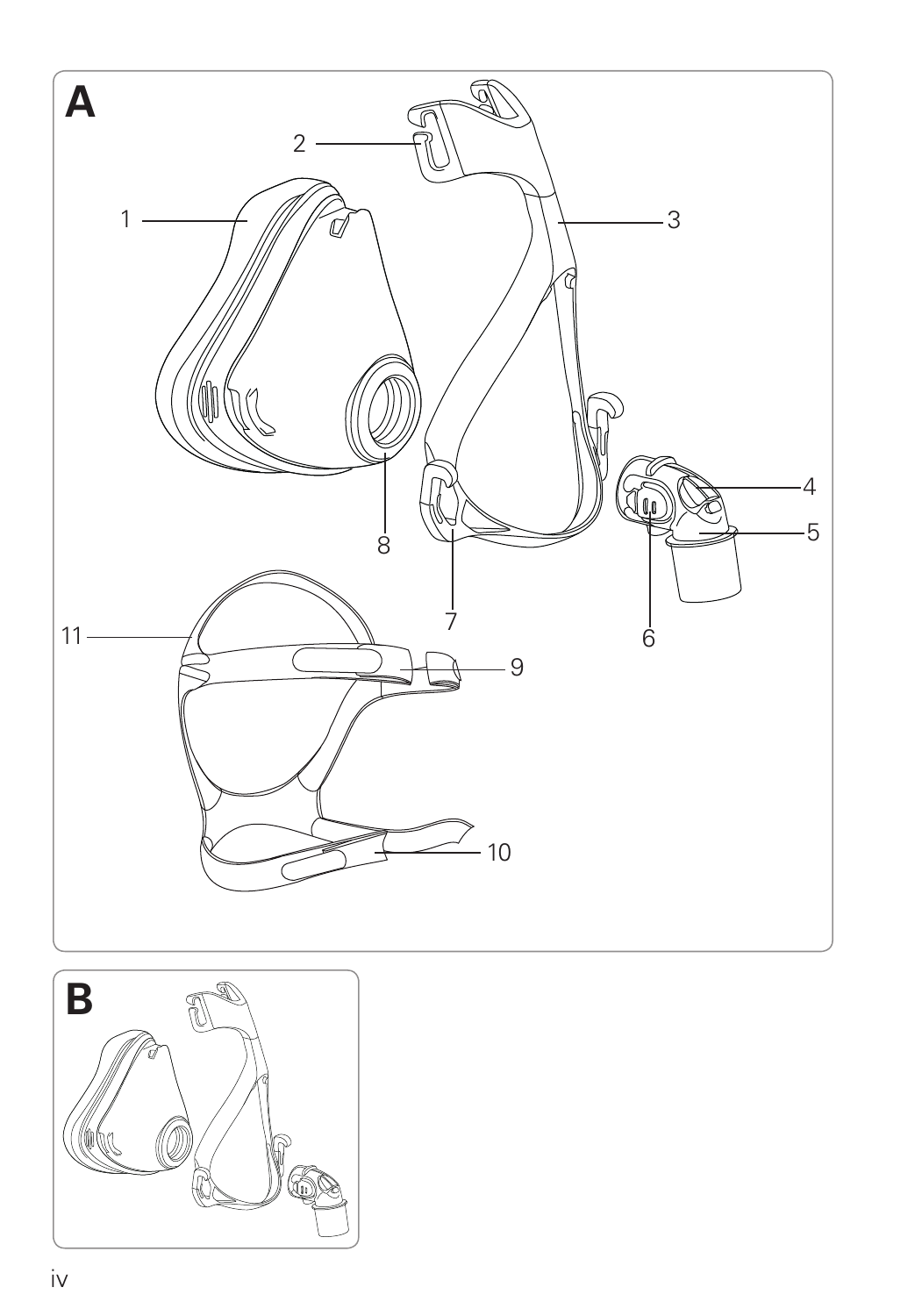#### **Mask components / Composants du masque / Piezas de la mascarilla / Componentes da máscara**

| Item /<br>Désignation /<br>Artículo / | Description / Description /<br>Descripción / Descrição                                                                            | Part number / Code<br>produit / Número de<br>pieza / Nº da peça |                                     |
|---------------------------------------|-----------------------------------------------------------------------------------------------------------------------------------|-----------------------------------------------------------------|-------------------------------------|
| Item                                  |                                                                                                                                   | Quattro Air                                                     | Quattro Air<br>for Her              |
| 1                                     | Cushion / Bulle /<br>Almohadilla / Almofada                                                                                       | 62736 (XS)                                                      | 62737 (S)<br>62738 (M)<br>62739 (L) |
| 2                                     | Upper headgear hooks /<br>Crochets supérieurs<br>du harnais / Ganchos<br>superiores del arnés /<br>Ganchos superiores do<br>arnês |                                                                 |                                     |
| 3                                     | Frame / Entourage rigide /<br>Armazón / Armação                                                                                   |                                                                 |                                     |
| 4                                     | Valve / Valve / Válvula /<br>Válvula                                                                                              |                                                                 |                                     |
| 5                                     | Elbow / Coude / Codo /<br>Cotovelo                                                                                                |                                                                 |                                     |
| 6                                     | Side buttons / Boutons<br>latéraux / Botones laterales /<br>Botões laterais                                                       |                                                                 |                                     |
| 7                                     | Lower headgear hooks /<br>Crochets inférieurs du<br>harnais / Ganchos inferiores<br>del arnés / Ganchos<br>inferiores do arnês    |                                                                 |                                     |
| 8                                     | Vent / Orifice de ventilation /<br>Ventilación / Respiradouro                                                                     |                                                                 |                                     |
| 9                                     | Upper headgear straps /<br>Sangles supérieures du<br>harnais / Correas superiores<br>del arnés / Correias<br>superiores do arnês  |                                                                 |                                     |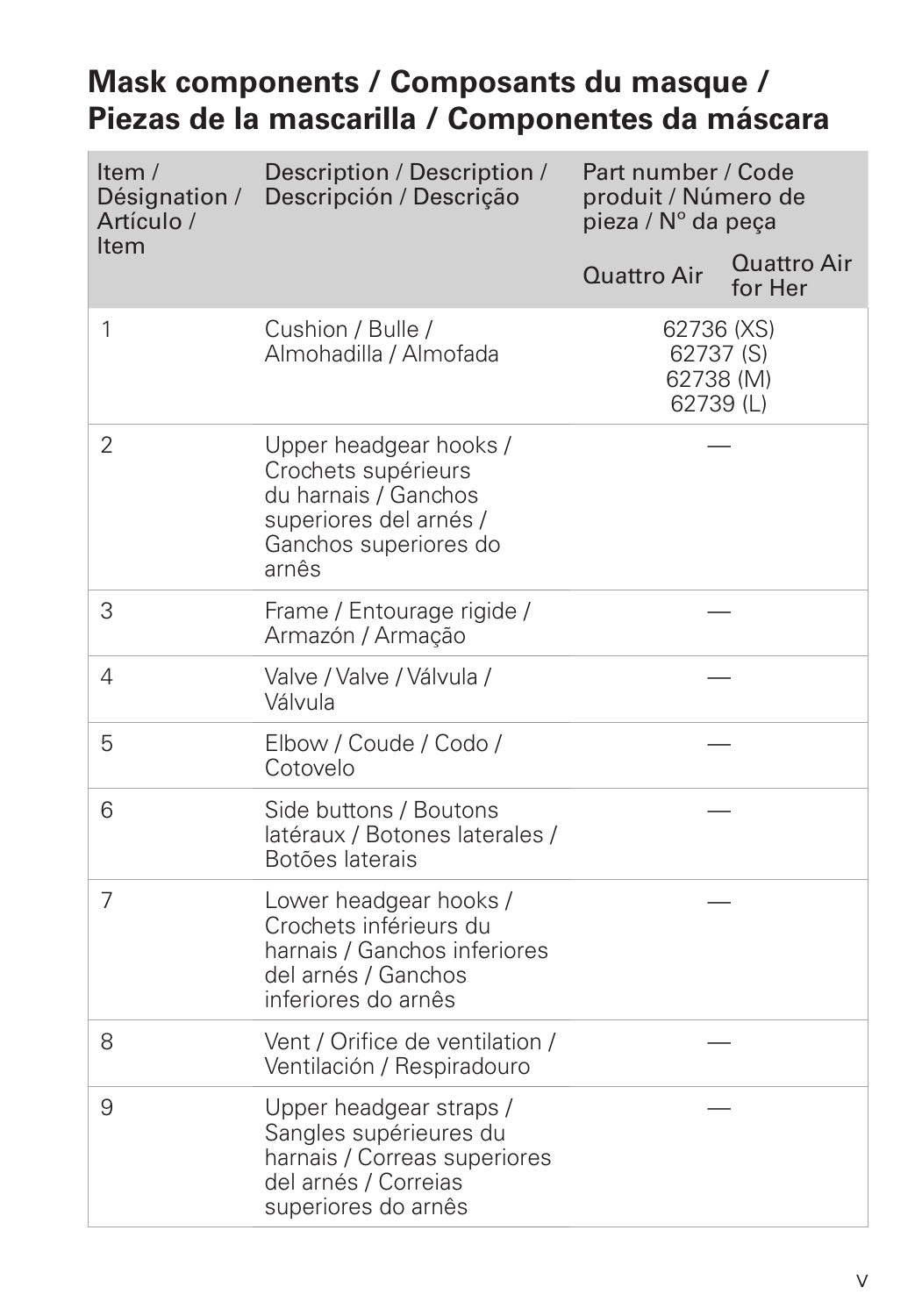| Item $/$<br>Désignation /<br>Artículo / | Description / Description /<br>Descripción / Descrição                                                                           | Part number / Code<br>produit / Número de<br>pieza / N° da peça |                                      |
|-----------------------------------------|----------------------------------------------------------------------------------------------------------------------------------|-----------------------------------------------------------------|--------------------------------------|
| Item                                    |                                                                                                                                  | <b>Quattro Air</b>                                              | Quattro Air<br>for Her               |
| 10                                      | Lower headgear straps /<br>Sangles inférieures du<br>harnais / Correas inferiores<br>del arnés / Correias<br>inferiores do arnês |                                                                 |                                      |
| 11                                      | Headgear / Harnais / Arnés /<br>Arnês                                                                                            | 62757 (S)<br>62756 (Std)                                        | 62758 (S)<br>62759 (Std)             |
| А                                       | Complete system /<br>Système complet / Sistema<br>completo / Sistema<br>completo                                                 | 62701 (S)<br>62702 (M)<br>62703(L)                              | 62740 (XS)<br>62741 (S)<br>62742 (M) |
| R                                       | Frame system / Entourage<br>complet / Sistema de<br>armazón / Sistema da<br>armacão                                              | 62752 (XS)<br>62753 (S)<br>62754 (M)<br>62755 (L)               |                                      |

XS Extra Small / Très Petit / Extra Pequeña / Extra Pequena

S Small / Petit / Pequeña / Pequena

M Medium / Médium / Mediana / Médio

L Large / Large / Grande / Grande

Std Standard / Standard / Estándar / Padrão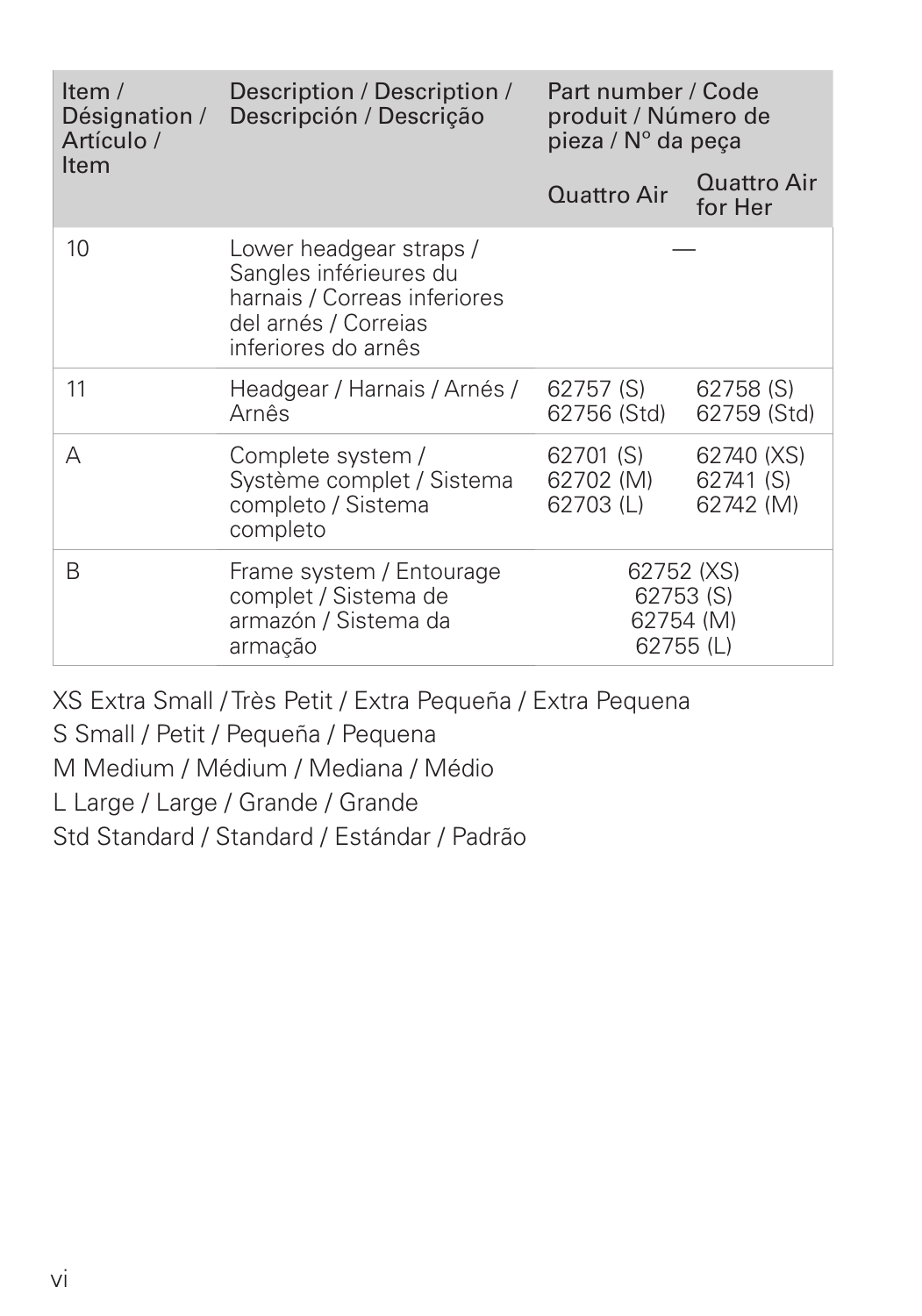#### English

### Quattro™ Air Quattro™ Air for Her

FULL FACE MASK

Thank you for choosing the Quattro Air / Quattro Air for Her. Please read the entire manual before use.

#### **Intended Use**

The Quattro Air / Quattro Air for Her is a noninvasive accessory used for channeling airflow (with or without supplemental oxygen) to a patient from a positive airway pressure (PAP) device such as a continuous positive airway pressure (CPAP) or bilevel system. The Quattro Air / Quattro Air for Her is:

- to be used by patients (weighing >66 lb (30 kg)) for whom positive airway pressure therapy has been prescribed
- intended for single-patient reuse in the home environment and multipatient reuse in the hospital/institutional environment.

## **A GENERAL WARNINGS**

- The mask must be used under qualified supervision for users who are unable to remove the mask by themselves. The mask may not be suitable for those predisposed to aspiration.
- The elbow and valve assembly have specific safety functions. The mask should not be worn if the valve is damaged as it will not be able to perform its safety function. The elbow should be replaced if the valve is damaged, distorted or torn.
- The vent holes must be kept clear.
- The mask should only be used with CPAP or bilevel devices recommended by a physician or respiratory therapist.
- The mask should not be used unless the device is turned on. Once the mask is fitted, ensure the device is blowing air.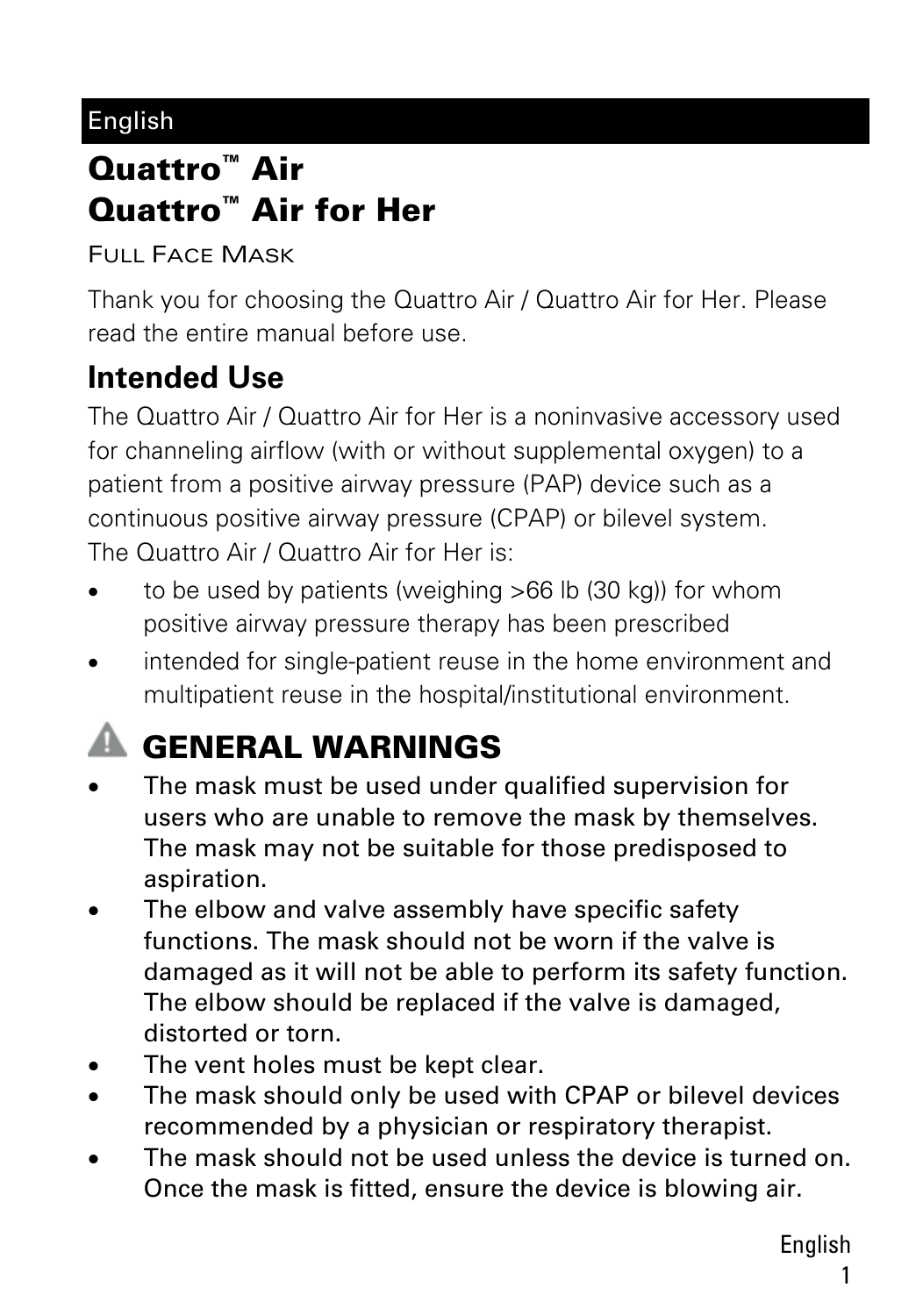**Explanation:** CPAP and bilevel devices are intended to be used with special masks (or connectors) which have vent holes to allow continuous flow of air out of the mask. When the device is turned on and functioning properly, new air from the device flushes the exhaled air out through the mask holes. When the device is turned off, the mask valve opens to atmosphere allowing fresh air to be breathed. However, a higher level of exhaled air may be rebreathed when the device is off. This applies to most full face masks for use with CPAP and bilevel devices.

- Follow all precautions when using supplemental oxygen.
- Oxygen flow must be turned off when the CPAP or bilevel device is not operating, so that unused oxygen does not accumulate within the device enclosure and create a risk of fire.
- Oxygen supports combustion. Oxygen must not be used while smoking or in the presence of an open flame. Only use oxygen in well ventilated rooms.
- At a fixed rate of supplemental oxygen flow, the inhaled oxygen concentration varies, depending on the pressure settings, patient breathing pattern, mask, point of application and leak rate. This warning applies to most types of CPAP or bilevel devices.
- The technical specifications of the mask are provided for your clinician to check that they are compatible with the CPAP or bilevel device. If used outside specification or if used with incompatible devices, the seal and comfort of the mask may not be effective, optimum therapy may not be achieved, and leak, or variation in the rate of leak, may affect the CPAP or bilevel device function.
- Discontinue using this mask if you have ANY adverse reaction to the use of the mask, and consult your physician or sleep therapist.
- Using a mask may cause tooth, gum or jaw soreness or aggravate an existing dental condition. If symptoms occur, consult your physician or dentist.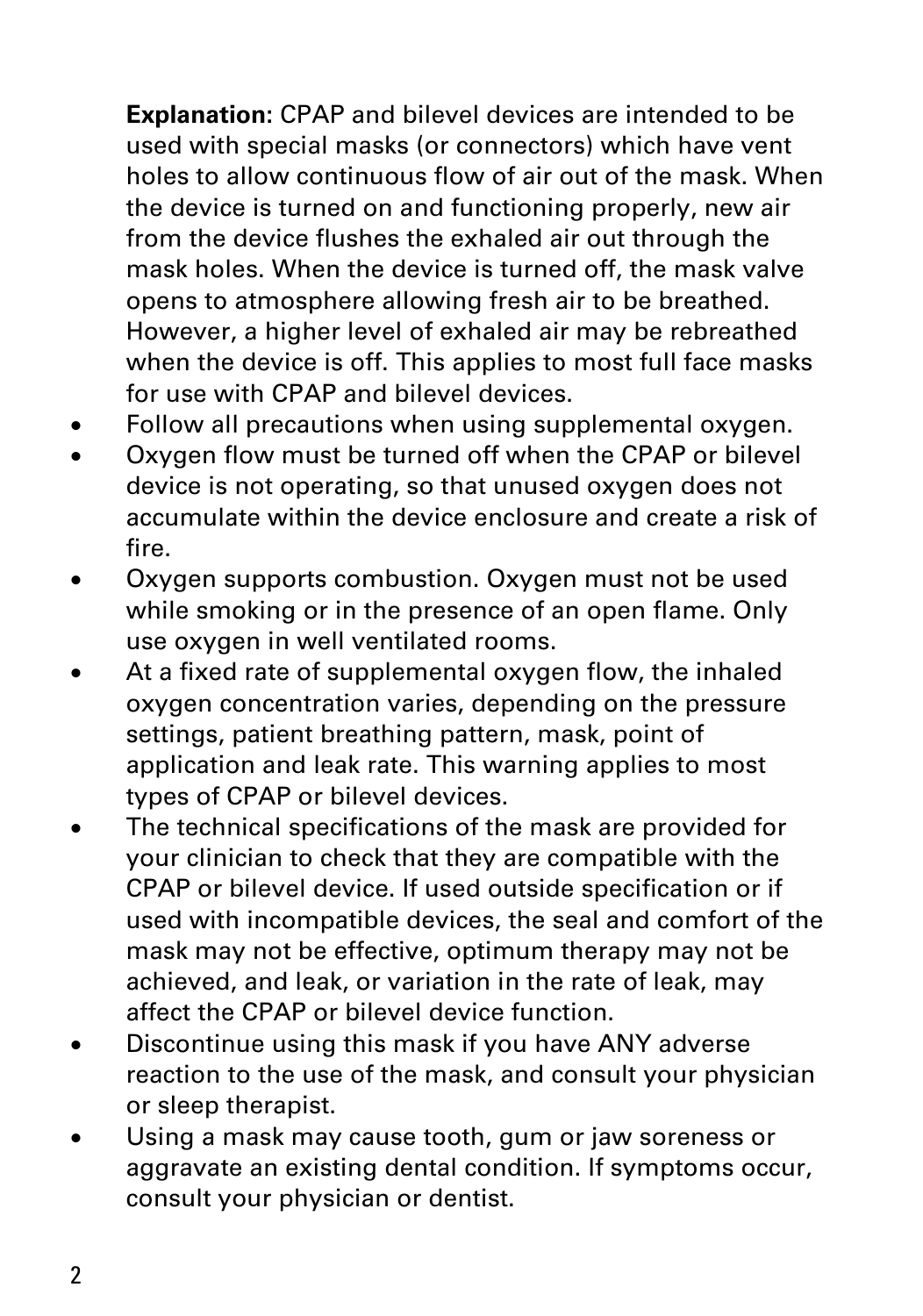- As with all masks, some rebreathing may occur at low CPAP pressures.
- Refer to your CPAP or bilevel device manual for details on settings and operational information.
- Remove all packaging before using the mask.

#### **Using your mask**

When using your mask with ResMed CPAP or bilevel devices that have mask setting options, refer to the Technical specifications section in this user quide for mask selection options.

For a full list of compatible devices for this mask, see the Mask/Device Compatibility List on www.resmed.com on the

**Products** page under **Service & Support**. If you do not have internet access, please contact your ResMed representative.

Use a standard conical connector if pressure readings and/or supplemental oxygen are required.

#### **Fitting**

The fitting illustrations in this guide show the sequence for obtaining the best fit and comfort when using your mask. A diagram showing the names of parts can be found in the Mask Components diagram near the beginning of this guide.

#### **Fitting steps**

- 1. Remove the elbow from the mask by pressing the side buttons and pulling the elbow away.
- 2. With both lower headgear straps released, hold the mask against your face and pull the headgear over your head. Ensure that the label on the back of the headgear faces outwards when the headgear is put on.
- 3. Undo the fastening tabs on the upper headgear straps. Pull the straps evenly until the mask is stable and positioned as shown. Reattach the fastening tabs.
- 4. Bring the lower straps below your ears and loop the headgear into the lower hooks on the frame.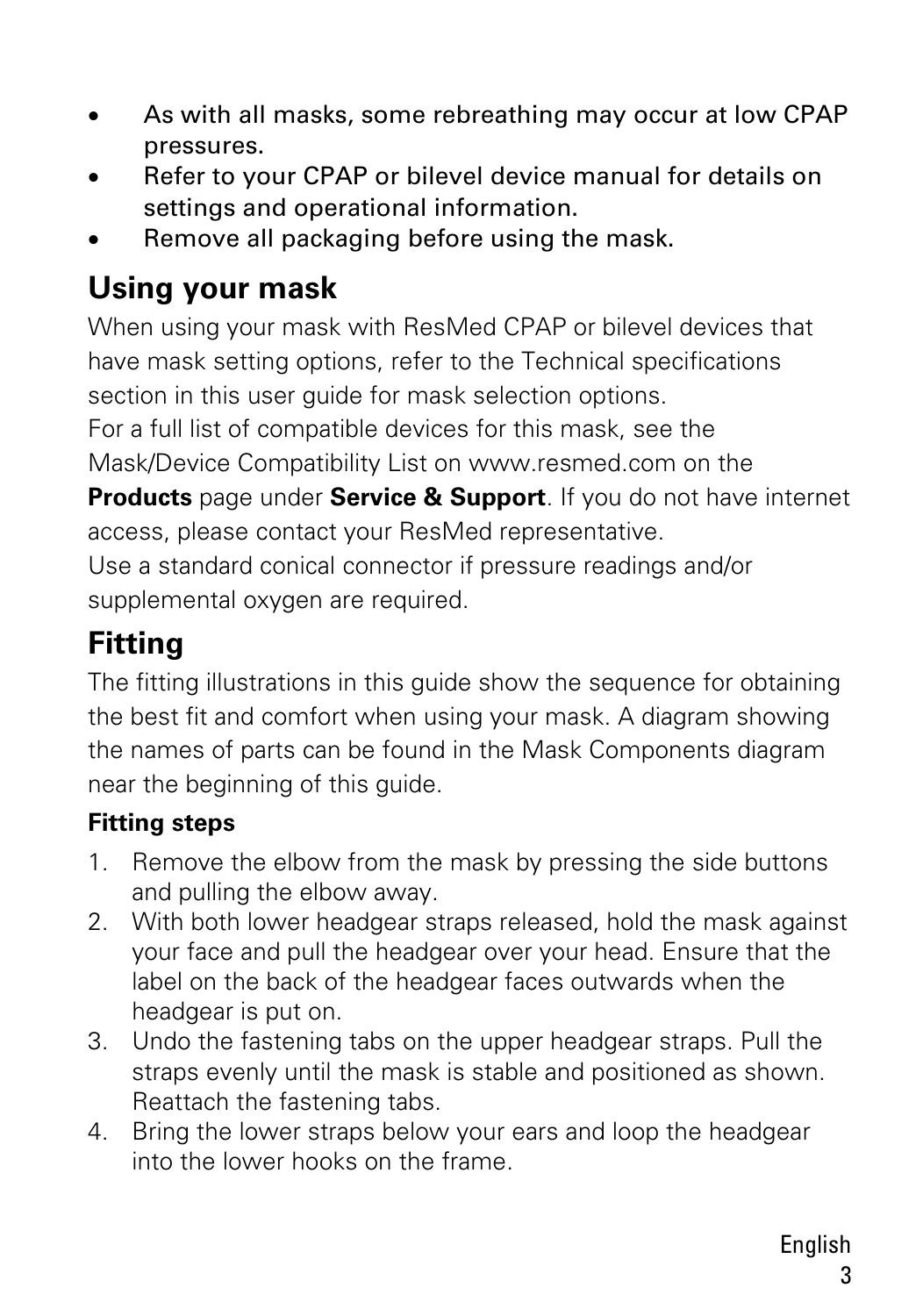- 5. Undo the fastening tabs on the lower headgear straps. Pull the straps evenly until the mask sits firmly on the chin and reattach the fastening tabs.
- 6. Connect the air tubing from your device to the elbow. Attach the elbow to the mask by pressing the side buttons and pushing the elbow into the mask. Turn on your device so that it is blowing air.
- 7. Undo the fastening tabs on the upper headgear straps. Readjust the straps evenly only enough that a seal is achieved and reattach the fastening tabs. Overtightening may cause leaks.
- 8. Your mask and headgear should be positioned as shown.

#### **Removing your mask**

Refer to the removal illustrations section in this guide. A diagram showing the names of parts can be found in the Mask Components diagram near the beginning of this guide.

#### **Removal steps**

- 1. Disconnect one or both of the lower headgear straps from the hook.
- 2. Pull the mask away from your face and back over your head.

#### **Disassembly**

Refer to the disassembly illustrations in this guide. A diagram showing the names of parts can be found in the Mask Components diagram near the beginning of this guide.

#### **Disassembly steps**

- 1. Unhook the upper headgear straps from the frame. There is no need to undo the fastening tabs.
- 2. Remove the elbow from the mask by pressing the side buttons and pulling the elbow away. Remove the elbow from the air tubing.
- 3. While holding the bottom of the hook, pull the corner of the frame slightly away from the side of the mask.
- 4. Remove the frame from the rest of the mask.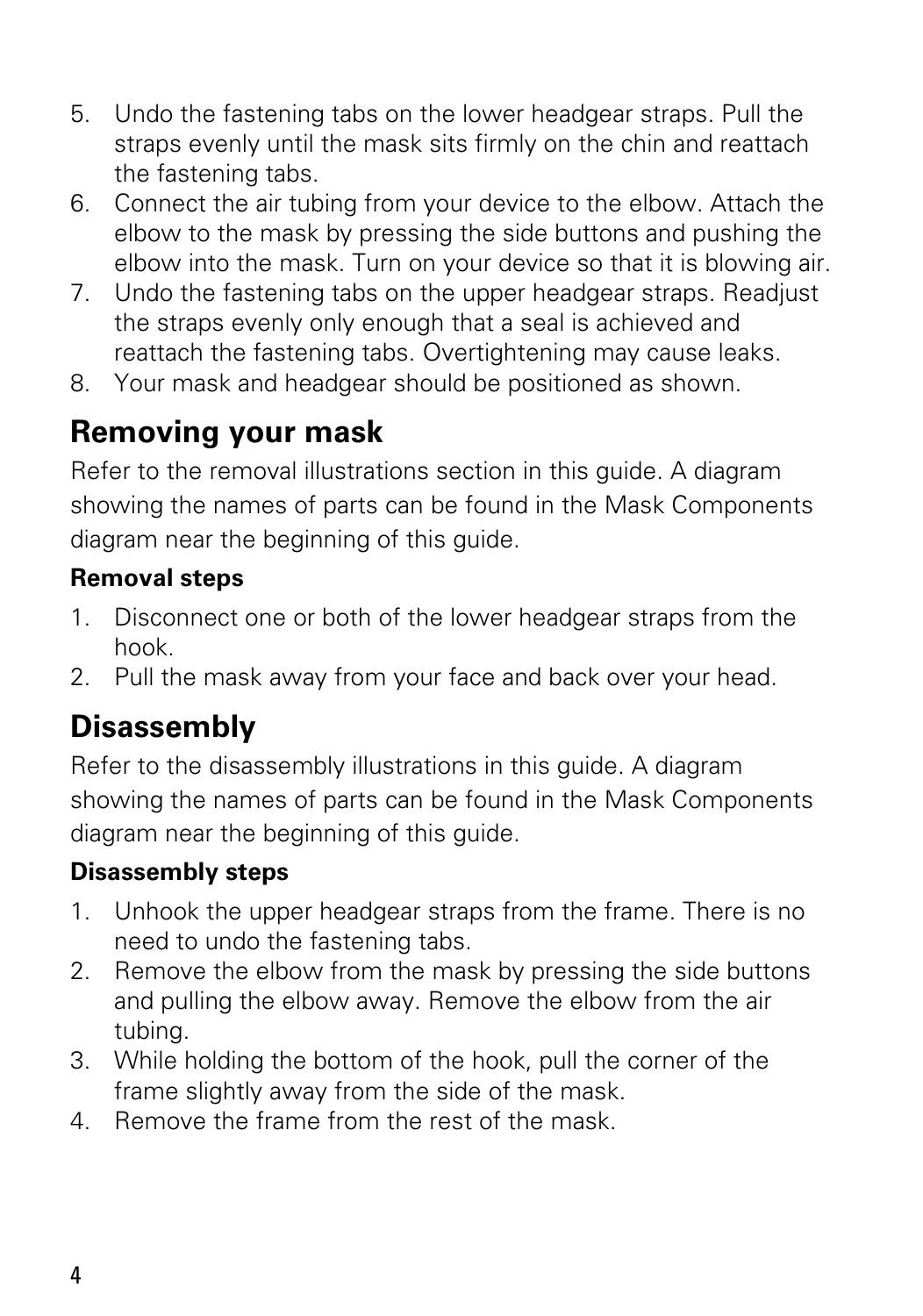### **Reassembly**

Refer to the reassembly illustrations in this guide. A diagram showing the names of parts can be found in the Mask Components diagram near the beginning of this guide.

#### **Reassembly steps**

- 1. Press the frame onto the rest of the mask, ensuring it clicks into place at the top and at both bottom corners.
- 2. Attach the top headgear straps to the frame by looping through each of the upper headgear hooks. Ensure that the ResMed logo on the headgear is facing outward and right side up.
- 3. Attach the elbow to the air tubing. Attach the elbow and air tubing to the mask by pressing the side buttons and pushing the elbow into the mask. Pull on the elbow to check that it sits securely in the mask.

#### **Cleaning your mask in your home**

Your mask and headgear should only be handwashed by gently rubbing in warm (approximately 86°F/30°C) water using mild soap. All components should be rinsed well with drinking quality water and allowed to air dry out of direct sunlight.

### **A WARNING**

Always follow cleaning instructions and use mild soap. Some cleaning products may damage the mask, its parts and their function, or leave harmful residual vapours that could be inhaled if not rinsed thoroughly.

## $\triangle$  CAUTION

If any visible deterioration of a system component is apparent (cracking, discoloration, tears etc.), the component should be discarded and replaced.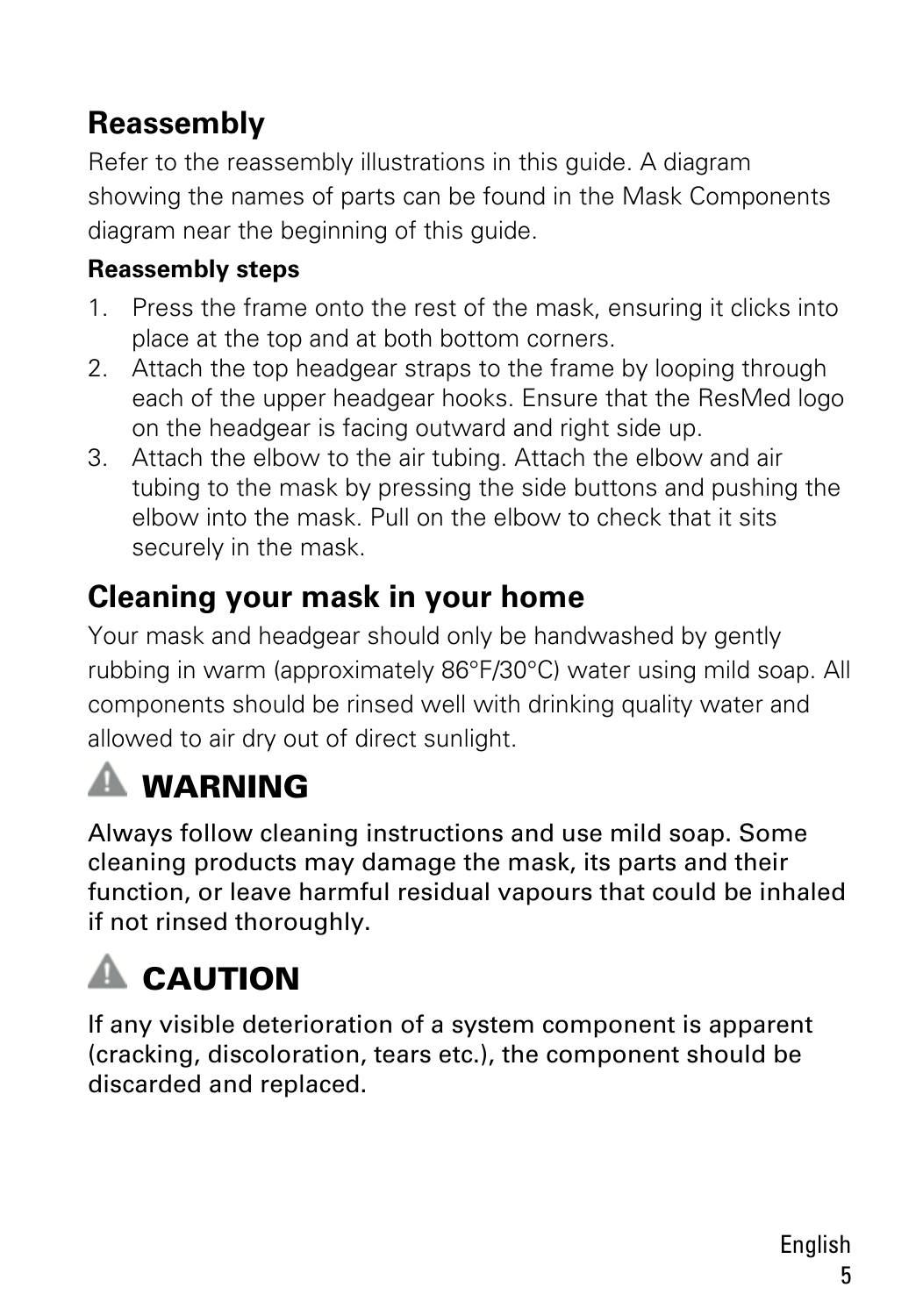#### Daily/After each use:

- Disassemble the mask components according to the disassembly instructions.
- Thoroughly clean the separated mask components (excluding headgear), by gently rubbing in warm (approximately 86°F/30°C) water using mild soap.
- To optimize the mask seal, facial oils should be removed from the cushion after use.
- Use a soft bristle brush to clean the vent.
- Inspect each component and, if required, repeat washing until visually clean.
- Rinse all components well with drinking quality water and allow to air dry out of direct sunlight.
- When all components are dry, reassemble according to the reassembly instructions.

#### Weekly:

Handwash the headgear.

#### **Reprocessing the mask between patients**

This mask should be reprocessed when used between patients. Cleaning, disinfection and sterilization instructions are available from the ResMed website,

www.resmed.com/masks/sterilization/americas. If you do not have internet access, please contact your ResMed representative.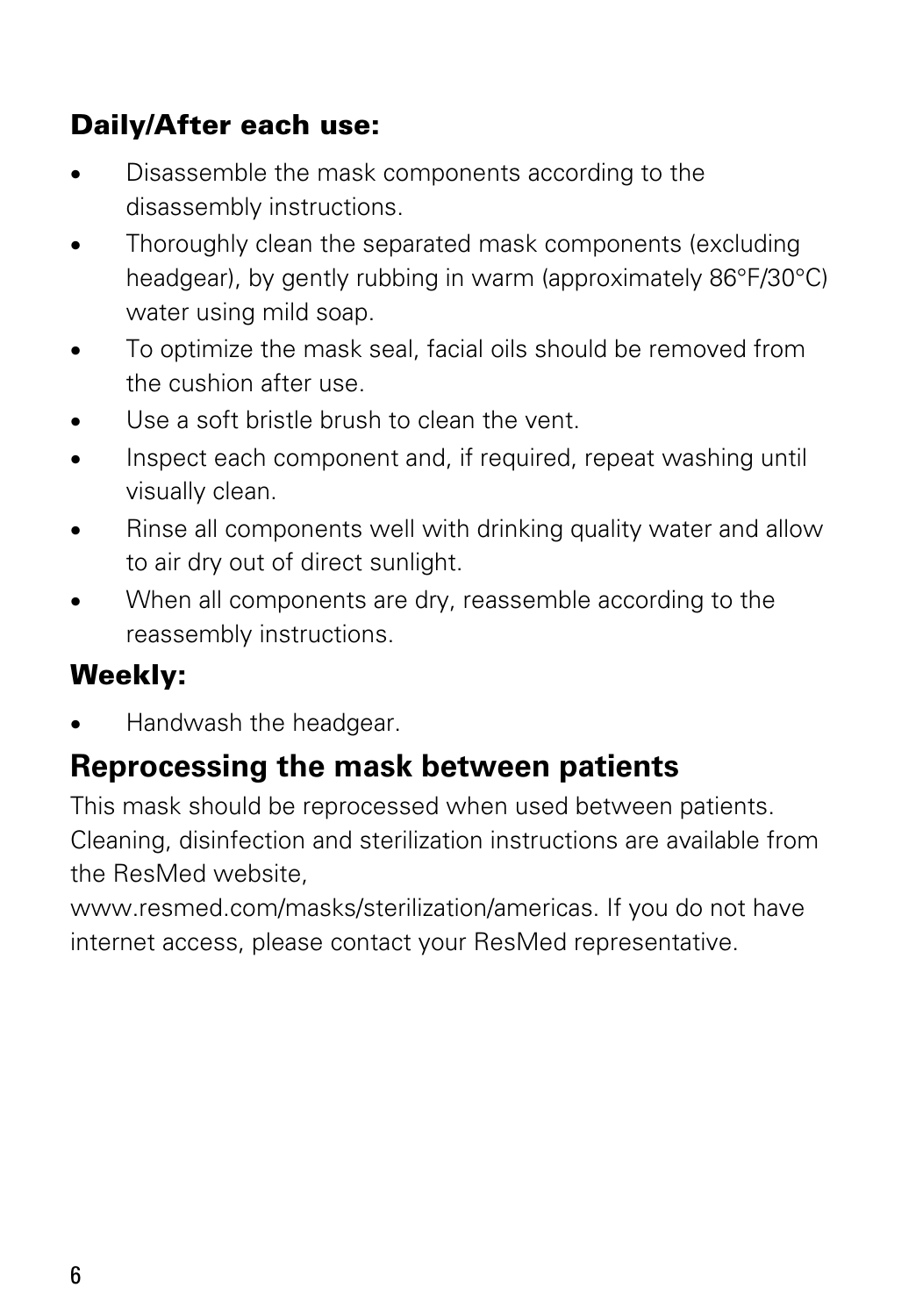#### **Troubleshooting**

| Problem/possible cause                    | <b>Solution</b>                                                                                                                                                                                                                                                                 |  |
|-------------------------------------------|---------------------------------------------------------------------------------------------------------------------------------------------------------------------------------------------------------------------------------------------------------------------------------|--|
| Mask is uncomfortable                     |                                                                                                                                                                                                                                                                                 |  |
| Headgear straps are too tight.            | The cushion membrane is designed to<br>inflate against your face to provide a<br>comfortable seal with low headgear<br>tension. Adjust straps evenly. Ensure<br>that the headgear straps are not too<br>tight and that the cushion is not crushed<br>or creased.                |  |
| Mask could be the wrong size.             | Talk to your clinician to have your face<br>size checked against fitting template.<br>Note that sizing across different masks<br>is not always the same.                                                                                                                        |  |
| Mask is too noisy                         |                                                                                                                                                                                                                                                                                 |  |
| Elbow incorrectly installed.              | Remove the elbow from your mask,<br>then reassemble according to the<br>instructions.                                                                                                                                                                                           |  |
| Vent is blocked or partially<br>blocked.  | Clean with a soft bristle brush until the<br>vent is clear.                                                                                                                                                                                                                     |  |
| Mask leaks around the face.               |                                                                                                                                                                                                                                                                                 |  |
| Cushion membrane is creased<br>or folded. | Refit your mask according to the<br>instructions. Ensure that you position<br>the cushion correctly on your face<br>before pulling headgear over your head.<br>Do not slide the mask down your face<br>during fitting as this may lead to folding<br>or curling of the cushion. |  |
| Mask could be the wrong size.             | Talk to your clinician to have your face<br>size checked against fitting template.<br>Note that sizing across different masks<br>is not always the same.                                                                                                                        |  |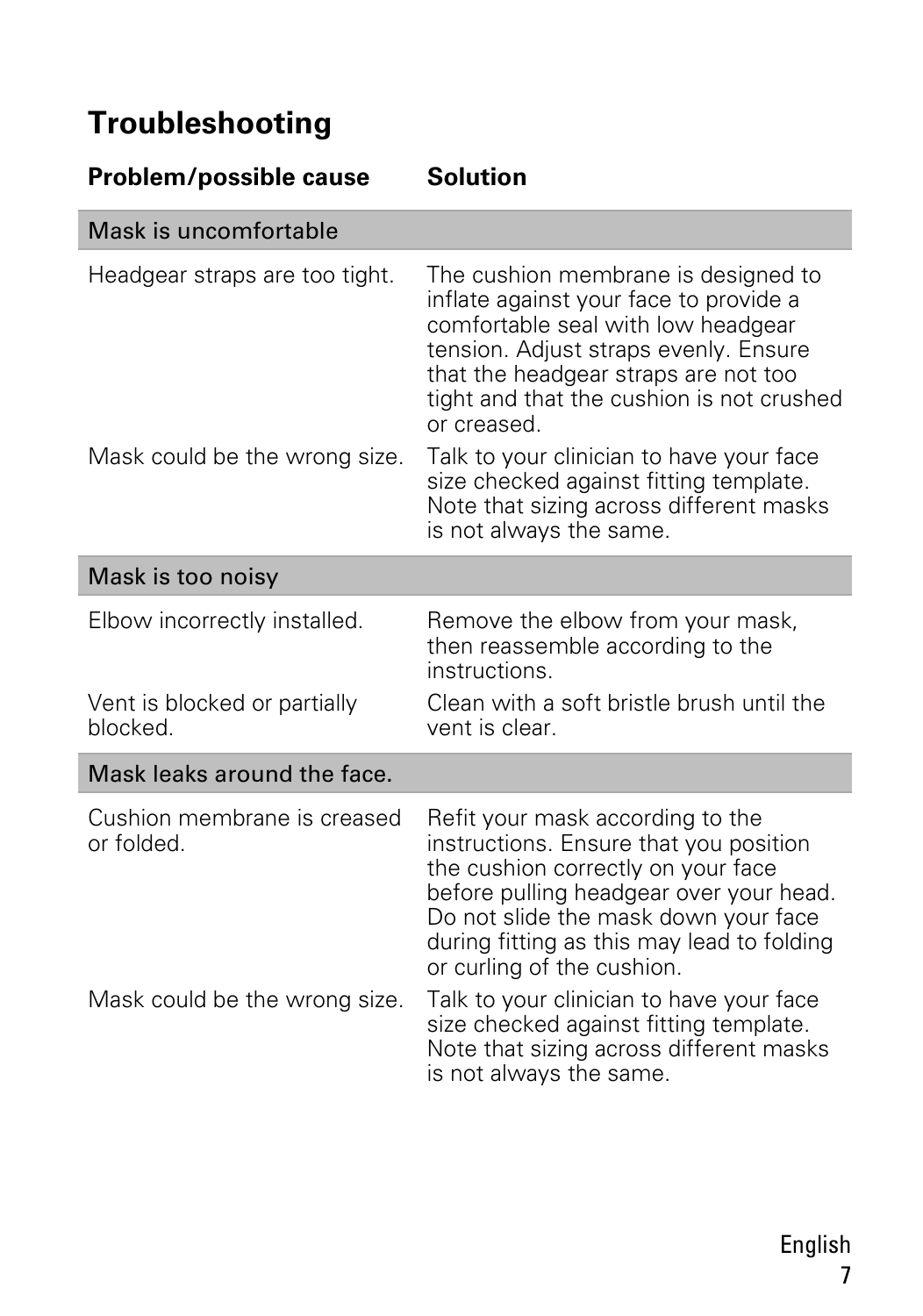# **Technical specifications**<br>**Pressure-flow curve** *The*

The mask contains passive venting to protect *against rebreathing. As a result of manufacturing variations, the vent flow rate may vary.*

| 100<br>80<br>Vent Flow Rate (Umin)<br>8<br>8<br>20<br>o<br>10<br>12<br>$\overline{2}$<br>4<br>6<br>8<br>14<br>16 | 24<br>26 28<br>30 <sub>1</sub><br>34<br>36<br>$-38$<br>18<br>20<br>22<br>32<br>40<br>Mask Pressure (cm H,O)                | <b>Pressure</b><br>(cm H <sub>2</sub> O)<br>3<br>4<br>8<br>10<br>12<br>18<br>20<br>24<br>28<br>30<br>32<br>36 | Flow<br>(L/min)<br>19<br>22<br>32<br>37<br>41<br>48<br>54<br>60<br>66<br>69<br>72<br>77 |
|------------------------------------------------------------------------------------------------------------------|----------------------------------------------------------------------------------------------------------------------------|---------------------------------------------------------------------------------------------------------------|-----------------------------------------------------------------------------------------|
| Dead space<br>information                                                                                        | Physical dead space is the empty volume of the<br>mask to the end of the swivel. Using the large<br>cushions it is 222 mL. | 40                                                                                                            | 82                                                                                      |
| <b>Therapy pressure</b>                                                                                          | 3 to 40 cm H <sub>2</sub> O                                                                                                |                                                                                                               |                                                                                         |
| <b>Resistance with Anti</b><br>Asphyxia Valve (AAV)<br>closed to atmosphere                                      | Drop in pressure measured (nominal)<br>at 50 L/min: 0.2 cm H <sub>2</sub> O<br>at 100 L/min: 0.9 cm H <sub>2</sub> O       |                                                                                                               |                                                                                         |
| <b>Inspiratory and</b>                                                                                           | Inspiration at 50 L/min                                                                                                    | $0.6 \text{ cm } H2O$                                                                                         |                                                                                         |
| expiratory resistance<br>with Anti Asphyxia<br>Valve (AAV) open to<br>atmosphere                                 | Expiration at 50 L/min                                                                                                     | $1.0 \text{ cm } H_2$ O                                                                                       |                                                                                         |
| Anti Asphyxia Valve<br>(AAV)<br>open-to-atmosphere<br>pressure                                                   | ≤1.6 cm $H_2O$                                                                                                             |                                                                                                               |                                                                                         |
| Anti Asphyxia Valve<br>(AAV)<br>closed-to-atmosphere<br>pressure                                                 | $<$ 1.8 cm $H2O$                                                                                                           |                                                                                                               |                                                                                         |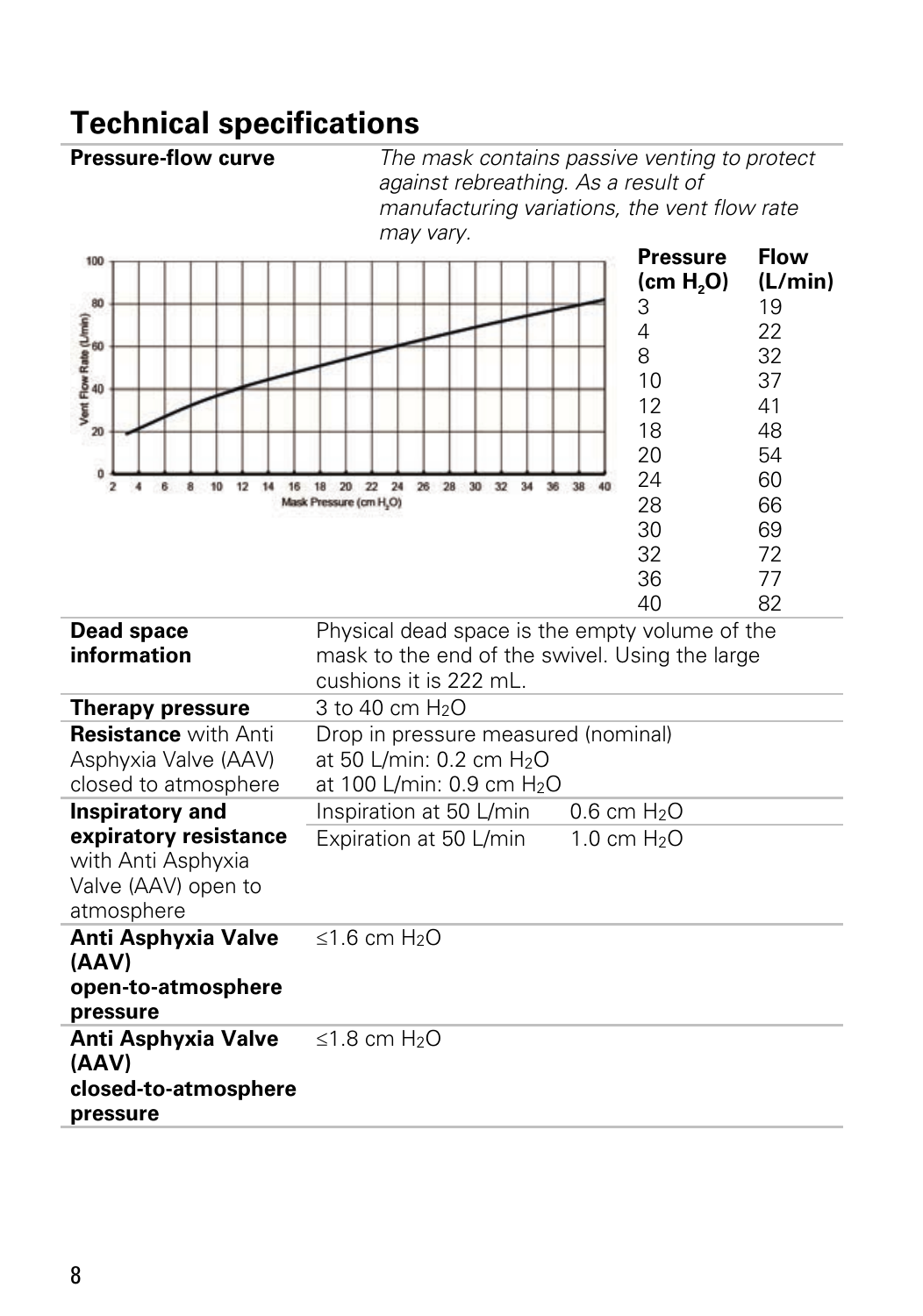| <b>Environmental</b><br>conditions | Operating temperature: 41°F to 104°F<br>$(+5^{\circ}C \text{ to } +40^{\circ}C)$<br>Operating humidity: 15% to 95% non-condensing<br>Storage and transport temperature: -4°F to 140°F<br>$(-20^{\circ}$ C to $+60^{\circ}$ C) |
|------------------------------------|-------------------------------------------------------------------------------------------------------------------------------------------------------------------------------------------------------------------------------|
|                                    | Storage and transport humidity:                                                                                                                                                                                               |
|                                    | up to 95% non-condensing                                                                                                                                                                                                      |
| <b>Gross dimensions</b>            | <b>Extra Small:</b>                                                                                                                                                                                                           |
|                                    | $5.91$ " (H) $\times$ 4.06" (W) $\times$ 4.17" (D)                                                                                                                                                                            |
|                                    | $(150 \text{ mm}$ (H) x 103 mm (W) x 106 mm (D))                                                                                                                                                                              |
|                                    | Small:                                                                                                                                                                                                                        |
|                                    |                                                                                                                                                                                                                               |
|                                    | $5.98$ " (H) $\times$ 4.06" (W) $\times$ 4.21" (D)                                                                                                                                                                            |
|                                    | $(152 \, \text{mm} \cdot \text{(H)} \times 103 \, \text{mm} \cdot \text{(W)} \times 107 \, \text{mm} \cdot \text{(D)}$                                                                                                        |
|                                    | Medium:                                                                                                                                                                                                                       |
|                                    | 6.54" (H) $\times$ 4.06" (W) $\times$ 4.21" (D)                                                                                                                                                                               |
|                                    | $(166$ mm (H) x 103 mm (W) x 107 mm (D))                                                                                                                                                                                      |
|                                    | Large:                                                                                                                                                                                                                        |
|                                    | 6.77" (H) $\times$ 4.06" (W) $\times$ 4.21" (D)                                                                                                                                                                               |
|                                    | $(172 \text{ mm}$ (H) x 103 mm (W) x 107 mm (D))                                                                                                                                                                              |
|                                    | Mask fully assembled with elbow assembly (no                                                                                                                                                                                  |
|                                    | headgear)                                                                                                                                                                                                                     |
| <b>Mask setting options</b>        | For S9: Select 'FULL FACE'                                                                                                                                                                                                    |
|                                    | <b>For other devices:</b> Select 'MIR FULL' (if available),<br>otherwise select 'FULL FACE' as the mask option.                                                                                                               |

#### **Storage**

Ensure that the mask is thoroughly clean and dry before storing it for any length of time. Store the mask in a dry place out of direct sunlight.

#### **Disposal**

This mask does not contain any hazardous substances and may be disposed of with your normal household refuse.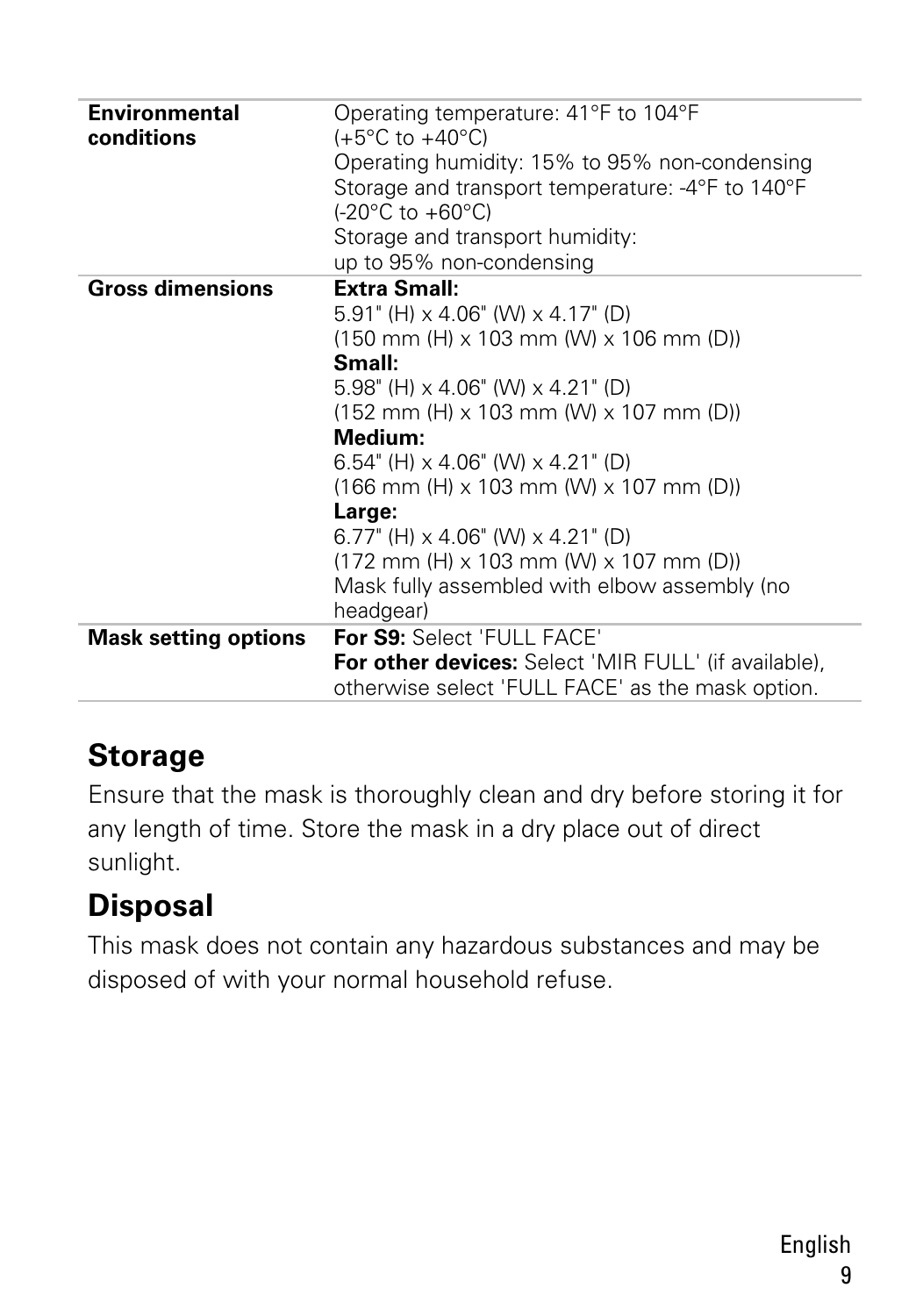**Symbols**   $\triangle$  Read instructions before use:  $\overline{LOT}$  Batch code: REF Catalogue number;  $M^*$  Temperature limitation;  $\mathfrak{S}$  Humidity  $lim$ itation:  $\bigotimes$  Does not contain natural latex rubber;  $\blacksquare$  Manufacturer; **A** Indicates a Warning or Caution and alerts you to a possible injury or explains special measures for the safe and effective use of the device; Keep away from rain;  $\prod$  This way up;  $\prod$  Fragile, handle with care;  $\mathrm{R}_{\mathrm{X}}$  only Prescription only (In the US, Federal law restricts these devices to sale by or on the order of a physician.);  $EC|REF$  European Authorized Representative

#### **Limited warranty**

ResMed Ltd (hereafter 'ResMed') warrants that your ResMed mask system (including mask frame, cushion, headgear and tubing) shall be free from defects in material and workmanship from the date of purchase for the period of 90 days or in the case of disposable masks the maximum use period. This warranty is only available to the initial consumer. It is not transferable. If the product fails under conditions of normal use, ResMed will repair or replace, at its option, the defective product or any of its components. This limited warranty does not cover: a) any damage caused as a result of improper use, abuse, modification or alteration of the product; b) repairs carried out by any service organization that has not been expressly authorized by ResMed to perform such repairs; and c) any damage or contamination due to cigarette, pipe, cigar or other smoke. Warranty is void on product sold, or resold, outside the region of original purchase.

Warranty claims on defective product must be made by the initial consumer at the point of purchase.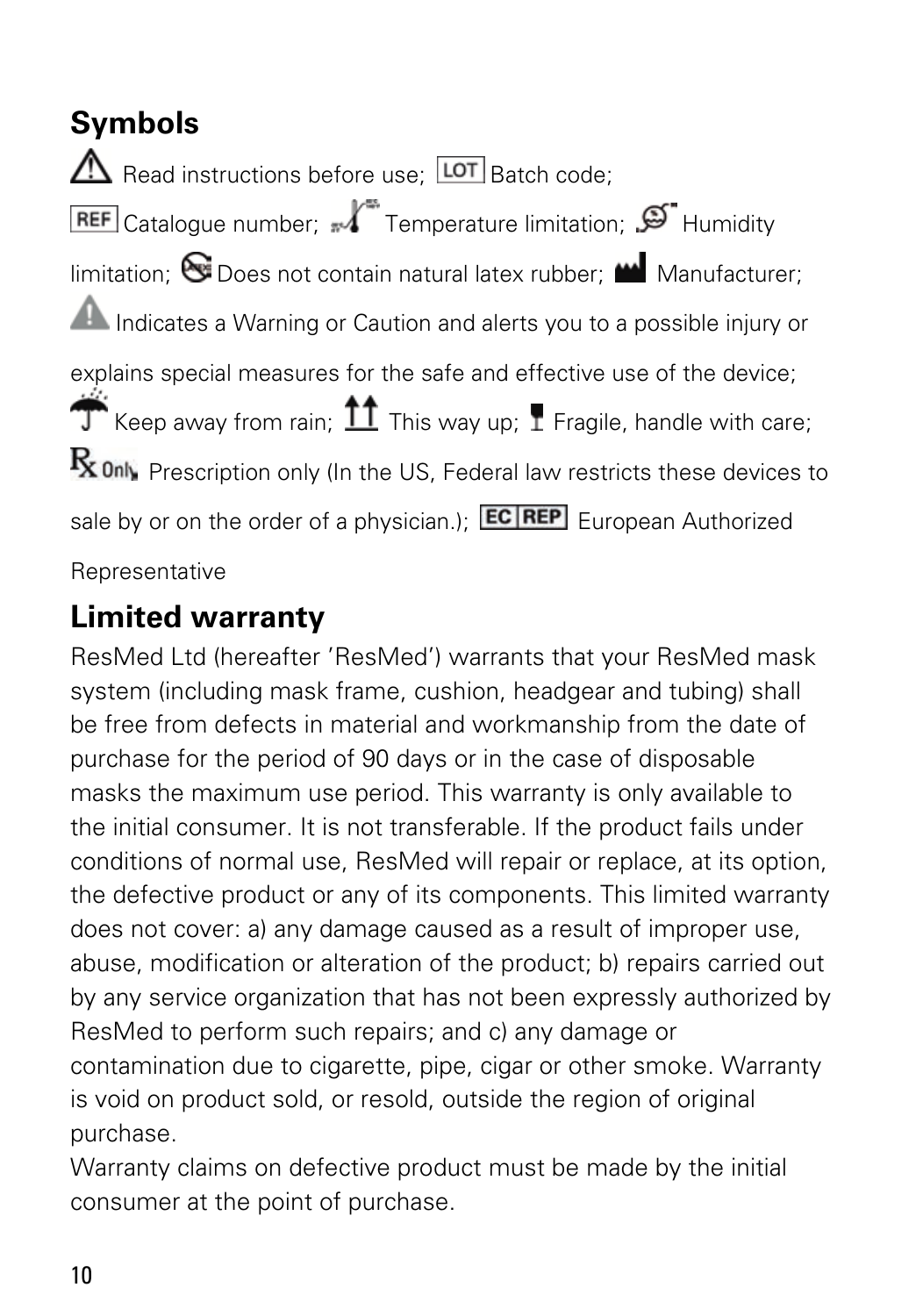This warranty replaces all other expressed or implied warranties, including any implied warranty of merchantability or fitness for a particular purpose. Some regions or states do not allow limitations on how long an implied warranty lasts, so the above limitation may not apply to you.

ResMed shall not be responsible for any incidental or consequential damages claimed to have resulted from the sale, installation or use of any ResMed product. Some regions or states do not allow the exclusion or limitation of incidental or consequential damages, so the above limitation may not apply to you. This warranty gives you specific legal rights, and you may also have other rights which vary from region to region. For further information on your warranty rights, contact your local ResMed dealer or ResMed office.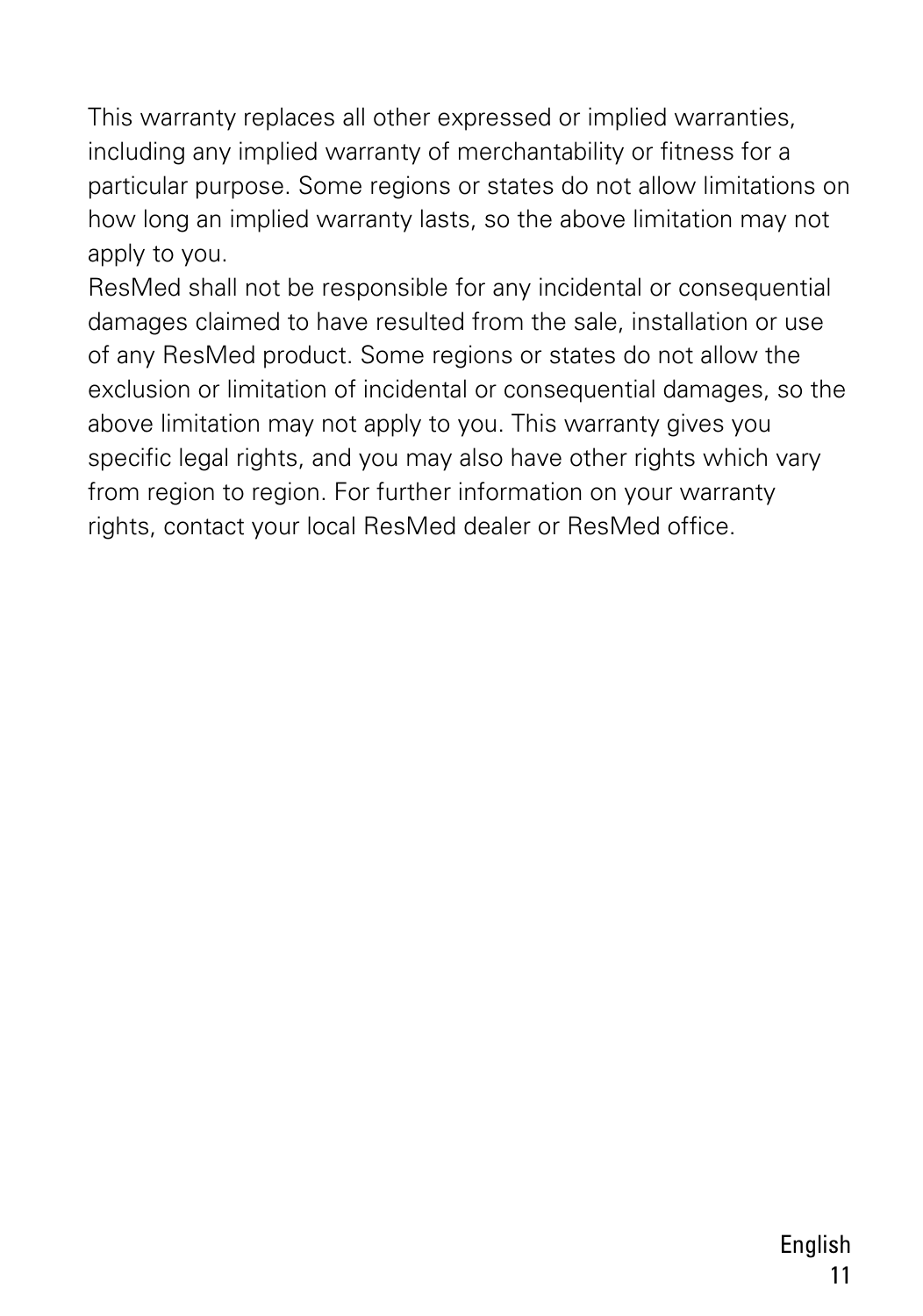

**Manufacturer:** ResMed Ltd 1 Elizabeth Macarthur Drive Bella Vista NSW 2153 Australia

#### **Distributed by:**

ResMed Corp 9001 Spectrum Center Boulevard San Diego CA 92123 USA ResMed (UK) Ltd 96 Milton Park Abingdon Oxfordshire OX14 4RY UK See www.resmed.com for other ResMed locations worldwide.

For patent information, see www.resmed.com/ip Quattro is a trademark of ResMed Ltd and is registered in U.S. Patent and Trademark Office.

© 2013 ResMed Ltd.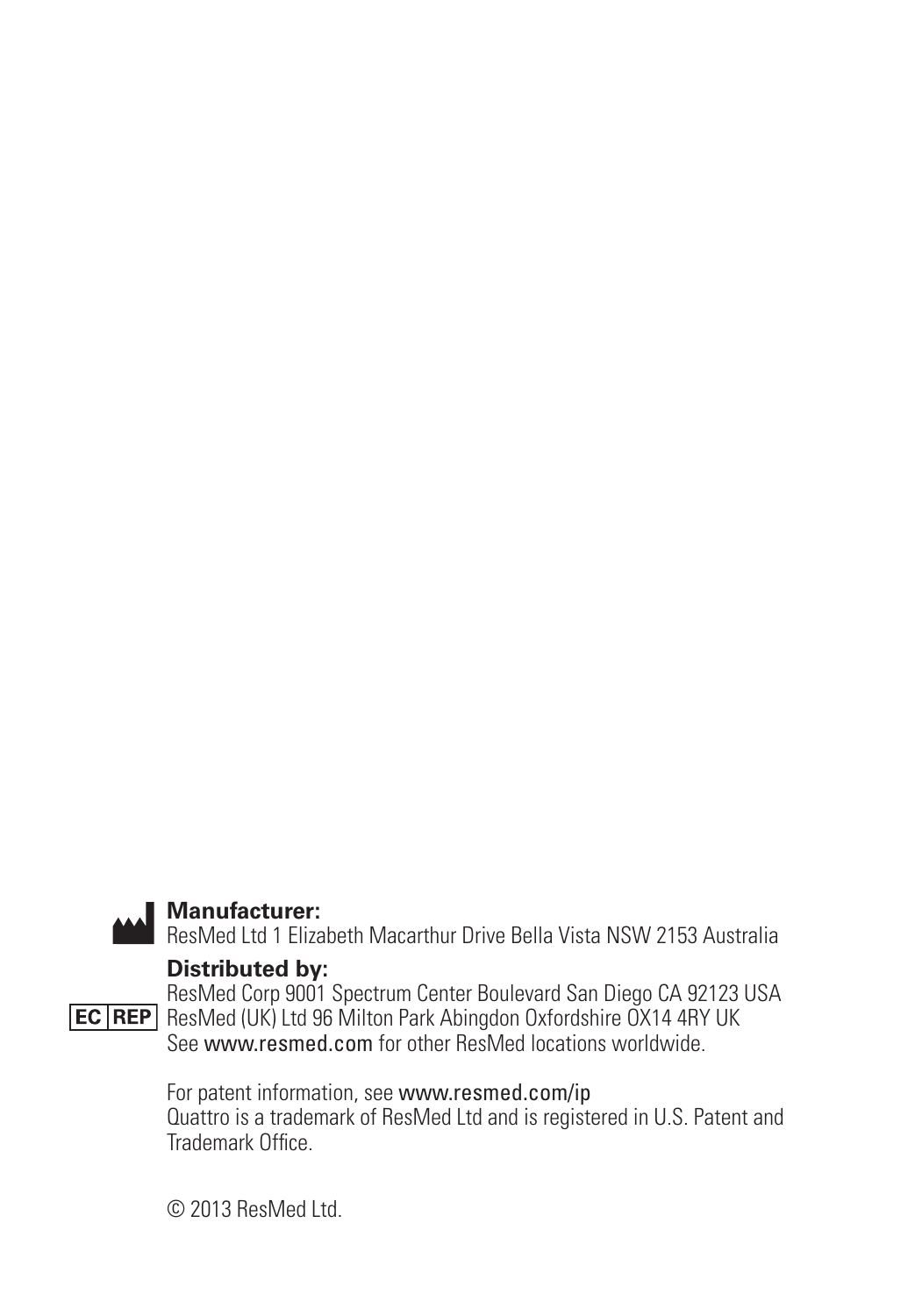











**Quattro<sup>m</sup> Air for Her**<br>FULL FACE MASK